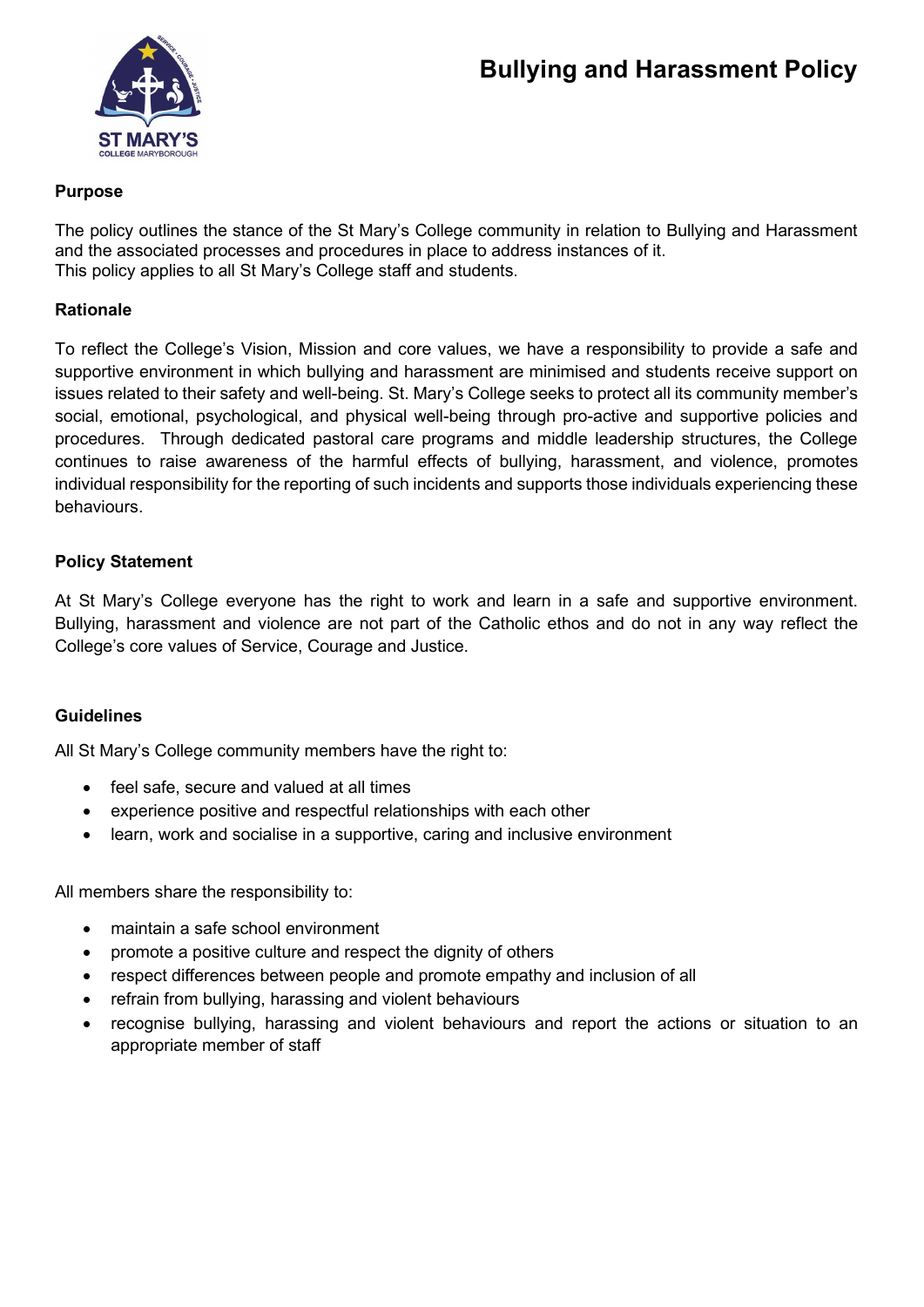## **Definitions**

#### 1. Bullying

In order for negative interactions between people or groups of people to be classified as bullying, three factors need to exist:

- An intent to cause harm
- An imbalance of power
- Repetition of the behaviour on an ongoing basis

Bullying can include, but is not limited to, the following behaviours:

- Direct physical attacks
- Damaging or hiding property
- Using physical intimidation such as blocking or bumping someone
- Name-calling (including online)
- Belittling or insulting someone (including online)
- Making racist remarks (including online)
- Trying to damage someone's reputation by spreading rumours (including online)
- Using verbal or non-verbal put-downs
- Playing practical jokes (including online)
- Encouraging others to socially exclude someone (including online)
- Accusing someone of things they haven't done (including online)

Bullying does not include the following behaviours:

- a disagreement or argument between people (including online)
- a mutual conflict where both parties are upset (including online)
- when someone decides not to be friends with someone else anymore due to a disagreement or a difference in values/beliefs (including online)
- 2. Harassment can include, but is not limited to, the following behaviours:
	- unwanted and one-sided conversations or actions towards another that demean, annoy, alarm or abuse (including online)
	- name-calling, belittling, insulting someone (including online)
	- making racist remarks (including online)
	- threatening violence (including online)
	- trying to damage someone's reputation by spreading rumours (including online)
	- using verbal or non-verbal put downs
	- unwanted romantic advances
	- invading the personal space or privacy of others
	- interrupting the conversations of others

3. following people around Violence can include, but is not limited to, the following behaviours:

• hitting, slapping, pinching, biting, punching, hair pulling, tripping, kicking, wrestling with or throwing objects at others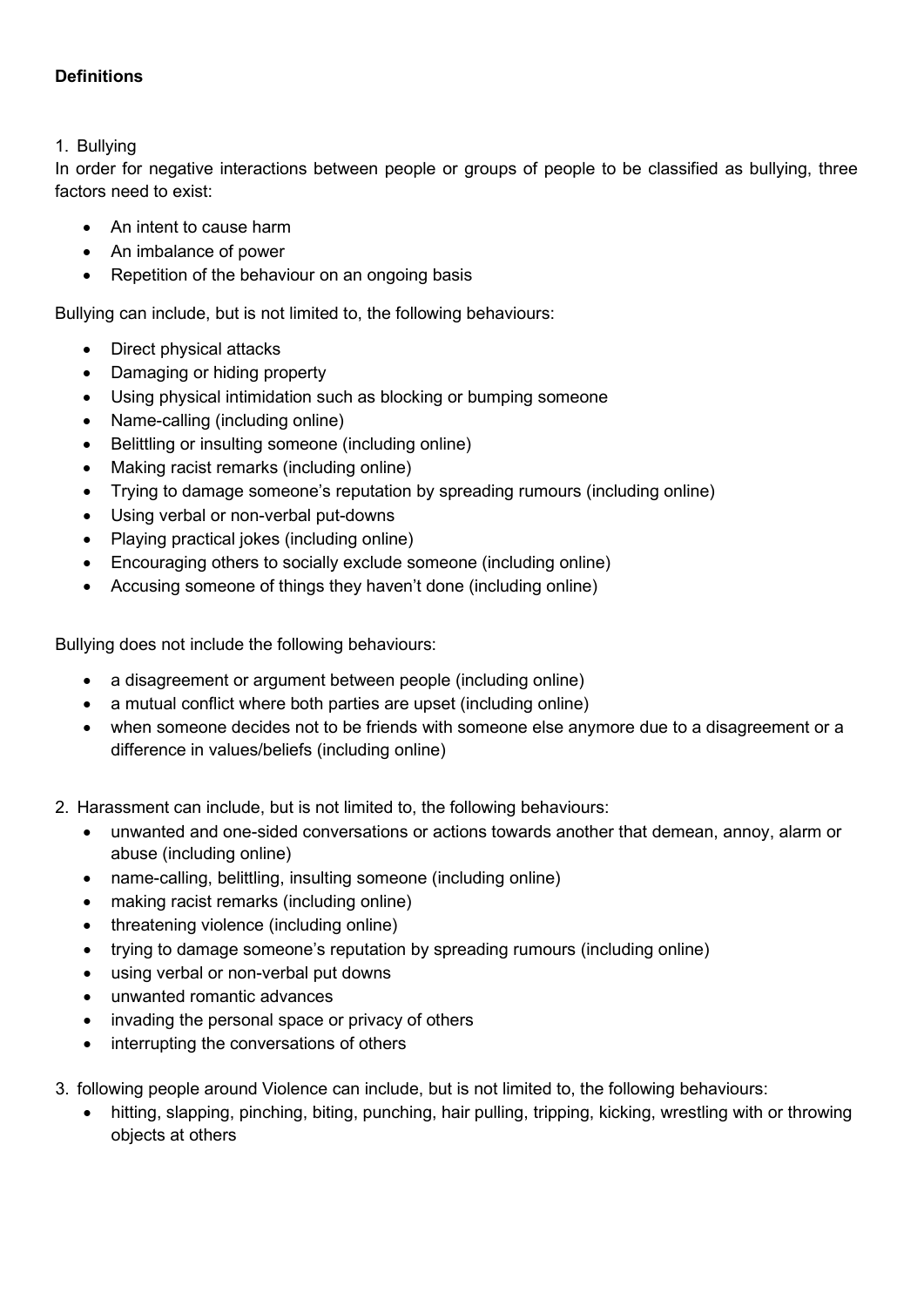a verbal or online threat of violence

#### **Procedures**

- Acts of bullying, harassment and violence by staff against students are incorporated in the BCE Student Protection Policy.
- Acts of bullying, harassment and violence by staff against staff are incorporated in the BCE Workplace Bullying and Harassment Policy.
- Acts of bullying, harassment and violence by students against staff are incorporated in the St Mary's College Behaviour Support Plan which is aligned with BCE Student Behaviour Support Policies and Guidelines.
- Acts of bullying, harassment and violence by students against students are incorporated in the St Mary's College Behaviour Support Plan which is aligned with BCE Student Behaviour Support Policies and Guidelines.

### **Breaking the Cycle of Bullying and Harassment for Students (excerpt from the St Mary's College Behaviour Support Plan)**

The intent to cause harm, imbalances of power and repetition of inappropriate behaviours all need addressing if the cycle of bullying and harassment is to be broken. It is also essential that learning always occurs when school processes and procedures are applied in each instance. Both the students exhibiting these behaviours and those experiencing these behaviours have a right to develop strategies which will enable them to effectively engage in life after school.

 $Empathy - the key to addressing the intent to cause harm and imbalances of power$ 

Studies show that bullies quite often have very low self-esteem which explains their need to position themselves above other, perceived 'weaker' individuals to make them feel better about themselves. Having low self-esteem also means that people who bully quite often rely on others for their power base. Developing empathy among community members is essential if this power base is to be reduced. While studies have shown that people who bully struggle with empathy (which further explains their behaviour), the key is to develop empathy among all students through inclusive and multi-faceted practices. This drastically reduces any intent to cause harm which in turn reduces the number of students prepared to support the bully and their behaviour. Without 'bystanders' and 'cronies' the bully's powerbase is seriously eroded.

Effective processes and procedures – the key to addressing ongoing inappropriate behaviours

People who are experiencing bullying or harassment are constantly supported and encouraged through dedicated pastoral programs to seek assistance. Other members of our community are encouraged to speak up on their behalf with many opportunities provided including our Safe School Survey and 'Red Button'. Students can then be empowered by wrap-around support networks thus tipping the imbalance of power in their favour.

Is essential that addressing bullying and harassing behaviours is approached from a whole school perspective. The college's Behaviour Support Plan and Bullying and Harassment Policy and associated procedures underpin this approach. Effective communication between students, staff and parents is paramount to ensuring that together we can make a stand against bullying and harassment.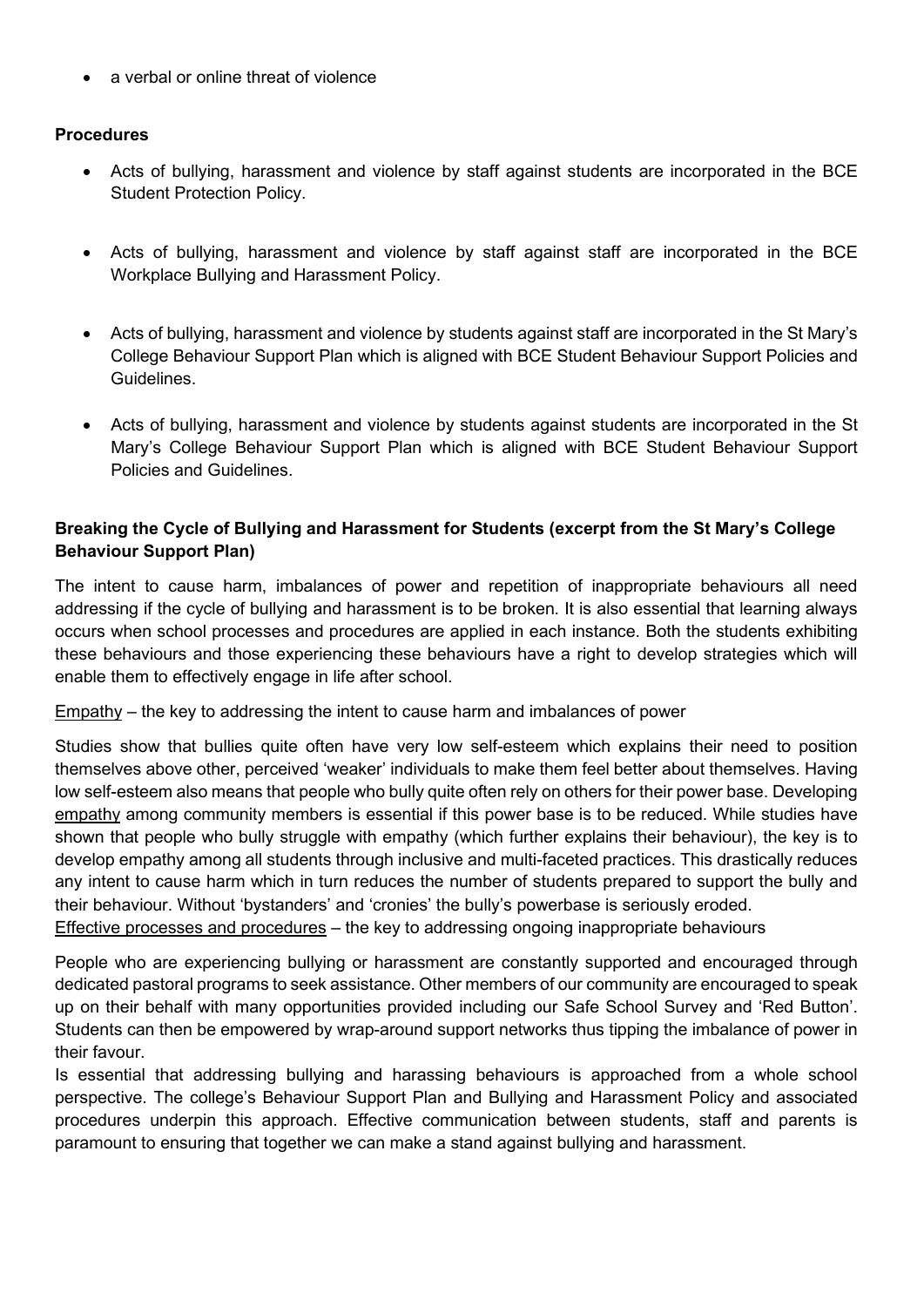# **BREAKING THE CYCLE OF BULLYING AND HARASSMENT**

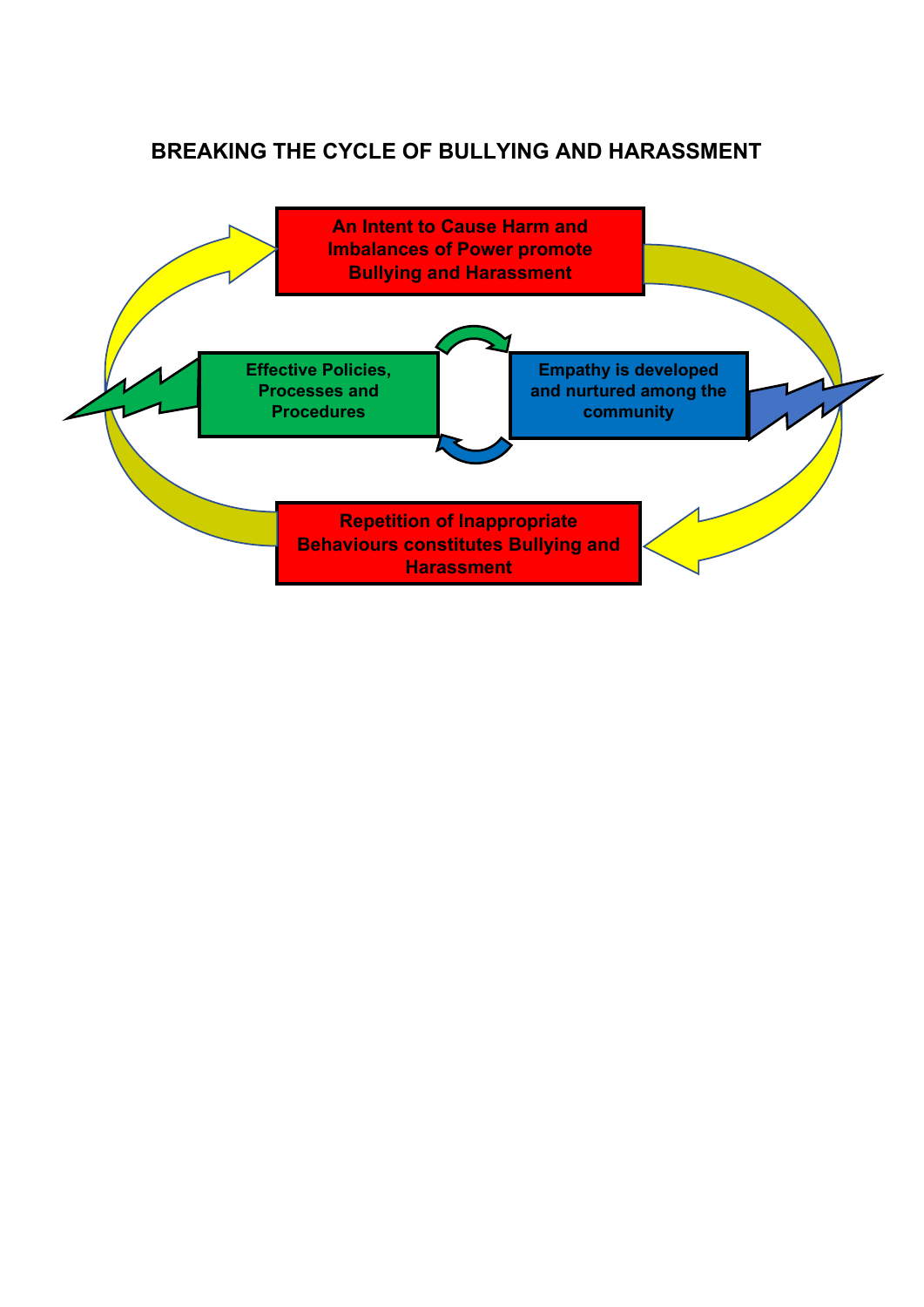

## **ST MARY'S COLLEGE MARYBOROUGH BULLYING AND HARASSMENT SUPPORT FLOWCHART**